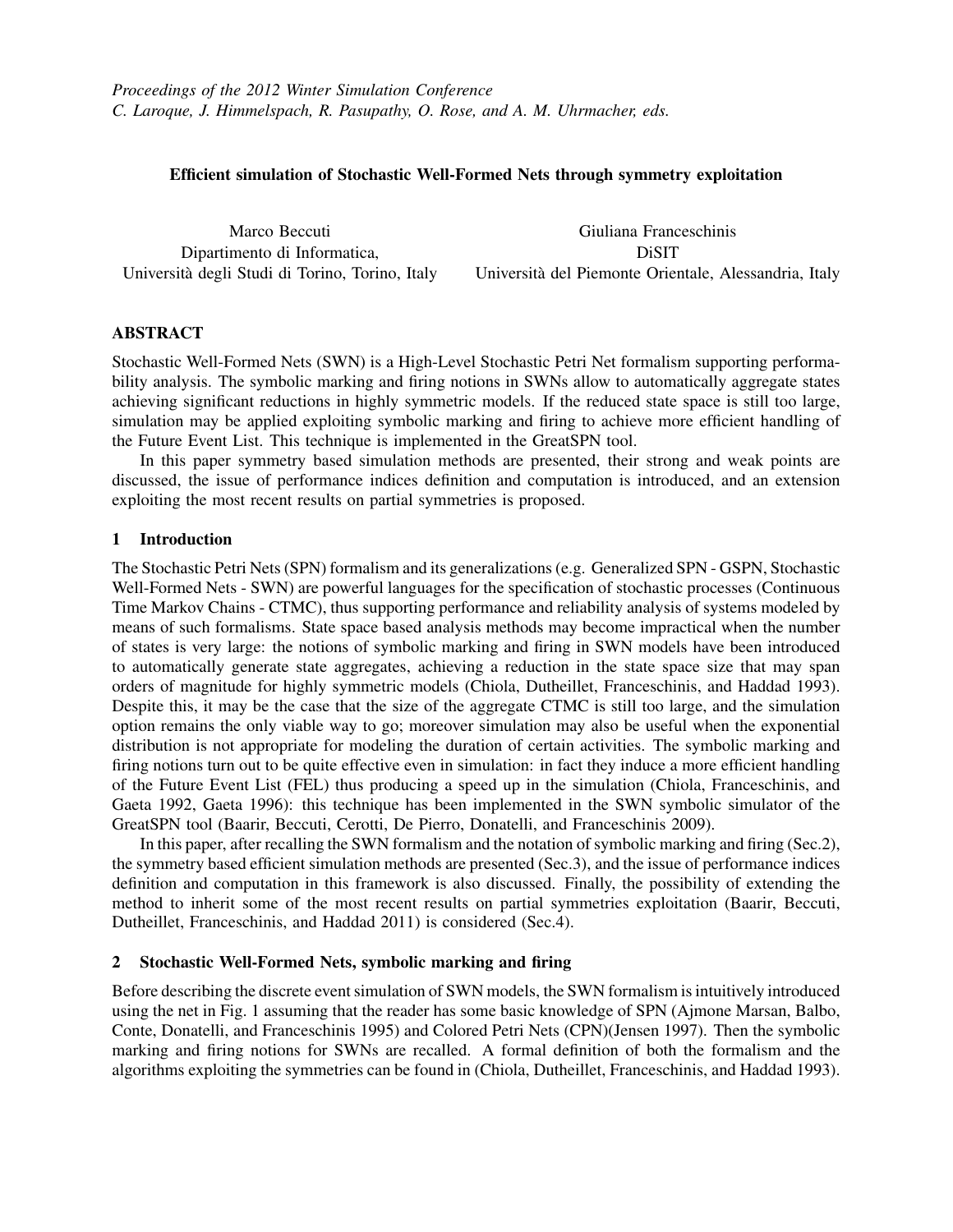



<span id="page-1-0"></span>Figure 1: SWN net inspired to SIR model

### 2.1 SWN running example and informal definition

The SWN in Fig. [1](#page-1-0) is inspired by the well-known epidemiological Susceptible-Infectious-Recovered (SIR) model, which describes the progress of an epidemic in a large population. The population members may be in one of four states: 1. *Outside* (place *Outside*) containing the people in the environment outside the system under observation that could enter the system at some point and leave it later on; 2. *Susceptible* (place *S*) containing all the people susceptible to the disease; 3. *Infectious* (place *I*) containing all the infected people; 4. *Recovered* (place *R*) containing all the recovered people that are immune to the disease. Each member of the population typically progresses from susceptible to infectious (transition *BecomeI*) and from infectious to recovered (transition *BecomeR*), and the sojourn time of each single subject in such states is a random variable with an exponential distribution.

The population in the observed system may grow and decrease due to transitions *Arrive* and *LeaveS*, *LeaveI*, *LeaveR*. The model also represents the fact that people are distributed among different zones: the marking of place *MemZone* encodes the mapping between members of the population in the system and their position. Each member of population randomly chooses his zone upon arrival (immediate transition *ZoneChoice*), and can randomly move among the zones (transition *Move*).

In an SWN, as in any colored net formalism, a *color domain cd*() is associated with places and transitions. The color domain of a place defines the possible colors of the tokens that it contains, while the color domain of a transition defines its possible *instances*. The enabling conditions and the state change associated with each transition instance are specified through functions associated with arcs: given the color identifying an instance of the transition connected to the arc, the function provides the (multi)set of colored tokens that will be added to or removed from the place connected to the arc. Color domains in SWNs are expressed as Cartesian products of *color classes* ( $C = \{C_1, \ldots, C_n\}$  is the set of all classes), which may be seen as primitive domains and may be partitioned into *static subclasses*. The colors of a class represent entities of the same nature (e.g. population members) and may be ordered<sup>[1](#page-1-1)</sup>. The colors within a static subclass behave similarly (e.g. population members with the same immune response).

In the net of Fig. [1](#page-1-0) there are two color classes  $C_m$  and  $C_l$  modeling the population members and the locations (zones) where they can be. The following static subclass partition could be defined, e.g.  $C_m = C_m^{strong} \cup C_m^{weak}$ , identifying a different immune response among people, and  $C_l = C_l^{Good} \cup C_l^{Bad}$  defining zones with different pollution levels. The color domain of places *S, I, R* and *Outside* is *Cm*, while place *MemZone* has color domain  $C_m \times C_l$  (denoted  $C_m, C_l$  in the figure, as in GreatSPN syntax).

The transition color domains, are defined through a list of typed variables  $(var(t))$ , whose types  $(type(var(t)))$  are selected among the color classes. The variables of a transition appear in the functions annotating its arcs and can be interpreted as function parameters; a transition instance binds each variable

<span id="page-1-1"></span><sup>&</sup>lt;sup>1</sup>A color class is ordered iff there exists a circular order on its colors defined through a successor function.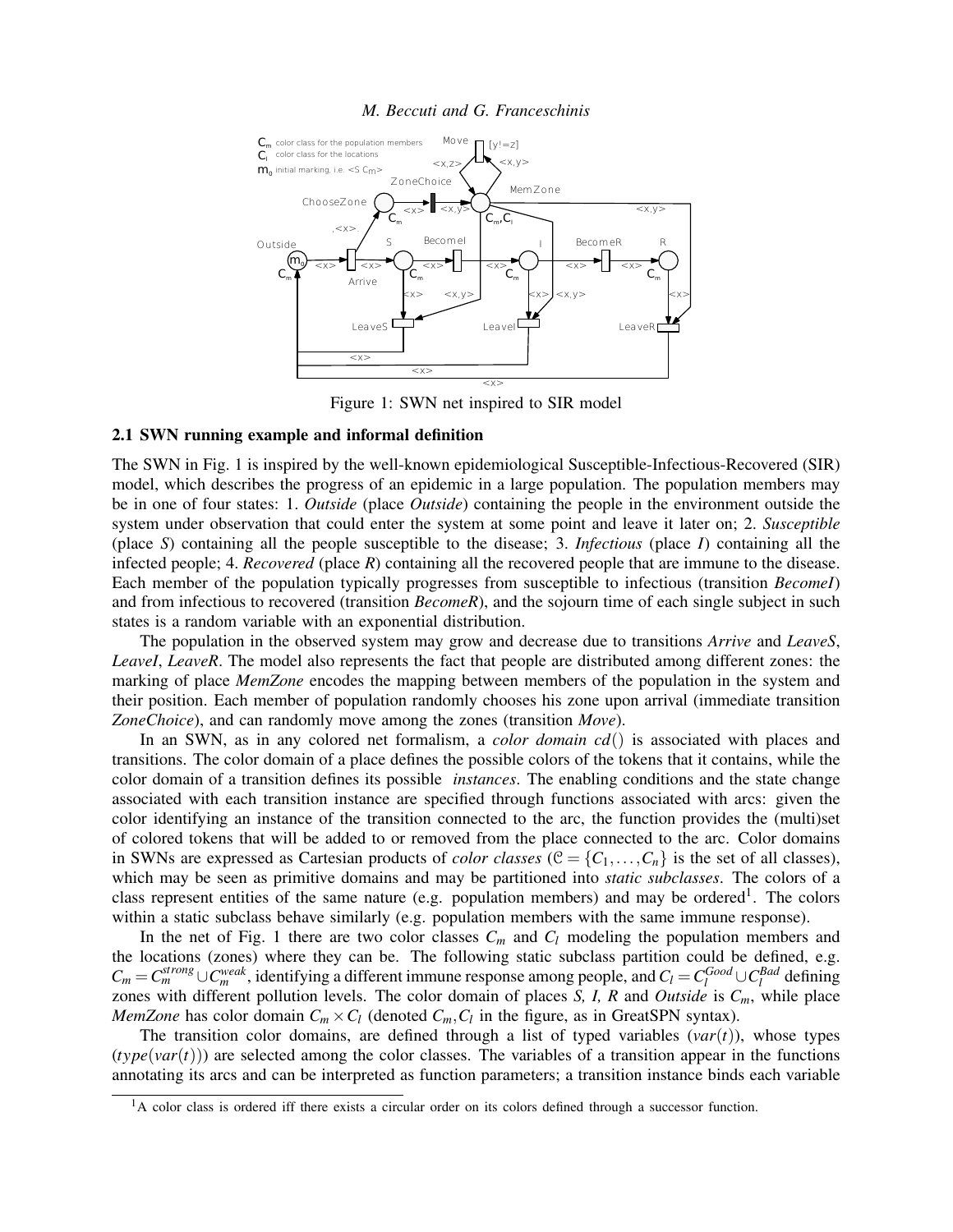to a specific color of proper type. A *guard* can be used to define restrictions on the allowed instances of a transition: it is a Boolean expression defined on the transition color domain taking the form of a *standard predicate*. The terms of a standard predicate are *basic predicates*, which allow to compare colors assigned to variables of the same type  $(x = y)$ , or to test whether a color element belongs to a given static subclass  $(d(x) = C_i)$ , or to compare the static subclasses of the colors assigned to two variables  $(d(x) = d(y))$ .

For instance the color domain of transitions *Move* is defined as  $x : C_m$ ,  $y, z : C_l$ ; its guard  $y! = z$  means that only the instances which move a subject from a zone (*y*) to a different zone (*z*) are allowed.

Arc functions are expressed as sums of tuples (the tuple syntax simply represents the Cartesian product of its elements), where each element in a tuple is chosen from a set of predefined *basic functions*, whose domains and codomains are respectively color classes and multisets (also called bags) on color classes. The allowed basic functions are the projection, the diffusion/synchronization, and the successor functions (only for ordered classes); a linear combination of basic functions is also a basic function. Input, output and inhibitor arcs are denoted  $I, O, H[p, t]$ :  $cd(t) \rightarrow Bag(cd(p))$ .

The specification of the stochastic behavior is given by associating (integer) priorities and (real) weights with the transitions. Transitions with priority zero, called *stochastic timed transitions*, fire after a random delay, with a negative exponential distribution; transitions with priority greater than zero are called *immediate transitions* and fire in zero time. The weight of a stochastic timed transition is interpreted as the rate of the corresponding firing time distribution, while that of an immediate transition allows to compute a probability distribution, to be used when the transition firing involves some conflict resolution.

Let us introduce the concepts of *ordinary marking* and *transition instance*.

Definition 1 (Ordinary Marking) An ordinary marking *m* is a function mapping each place *p* into a multiset on  $cd(p)$ , denoted as a weighted sum of color elements (indeed, a place can contain more than one token of a given color).

For instance an ordinary marking for the model in Fig[.1](#page-1-0) assuming the basic color classes  $C_m$  =  $\{m1,m2,m3\}$  and  $C_l = \{l1,l2,l3\}$  is  $m = I(\langle m1 \rangle + \langle m2 \rangle + \langle m3 \rangle) + MemZone(\langle m1,l2 \rangle, \langle m2,l2 \rangle, \langle m3,l3 \rangle)$ representing the state where *m*1,*m*2 are infected in zone *l*2 and *m*3 is infected in zone *l*3.

Definition 2 (Transition Instance) A transition instance is an assignment of actual values to the transition variables  $var(t)$ . We use the notation  $\langle t, c \rangle$  for an instance of transition *t*, where *c* represents the assignment of actual values to the transition parameters.

For example, consider the marking  $m = Outside(\langle m1 \rangle, \langle m2 \rangle)ChooseZone(\langle m3 \rangle)$ : it enables three instances of immediate transition *ZoneChoice*, with  $x = m3$  and  $y = l1$  or  $y = l2$  or  $y = l3$  (no instance of *Arrive* is enabled because, being timed, it has lower priority).

A transition instance  $\langle t, c \rangle$  is enabled and can fire in a ordinary marking *m* iff: 1) its guard evaluated on *c* is true; 2)  $\forall p \in P$ ,  $I[p,t](c) \leq m(p) \cap H[p,t](c) > m(p)$ , where  $\leq$  and  $>$  are comparison operators between multisets: 3) there is no other transition instance with higher priority satisfying points 1) and 2).

The firing of enabled transition instance  $\langle t, c \rangle$  in *m* produces a new marking *m*' such that  $\forall p \in P, m'(p) =$  $m(p) - I[p,t](c) + O[p,t](c)$ 

The constraints on the syntax of SWNs allow the automatic exploitation of the behavioral symmetries of the model through a symbolic representation of markings and transition instances. This idea is based on the *Symbolic Marking* (SM) a compact representation for a set of equivalent ordinary markings, where the actual color of tokens is abstracted away, but the ability to distinguish tokens with different colors and to establish their static subclass is retained.

**Definition 3** (Symbolic marking) An SM is an equivalence class of ordinary markings; two markings are equivalent if one can be obtained from the other by applying a color permutation preserving static subclasses.

For instance the two markings  $m = I(\langle m1 \rangle + \langle m2 \rangle + \langle m3 \rangle) + MemZone(\langle m1, l2 \rangle, \langle m2, l2 \rangle, \langle m3, l3 \rangle)$  and  $m' = I(\langle m1 \rangle + \langle m2 \rangle + \langle m3 \rangle) + MemZone(\langle m2, l2 \rangle, \langle m3, l2 \rangle, \langle m1, l3 \rangle)$  belong to the same SM (where there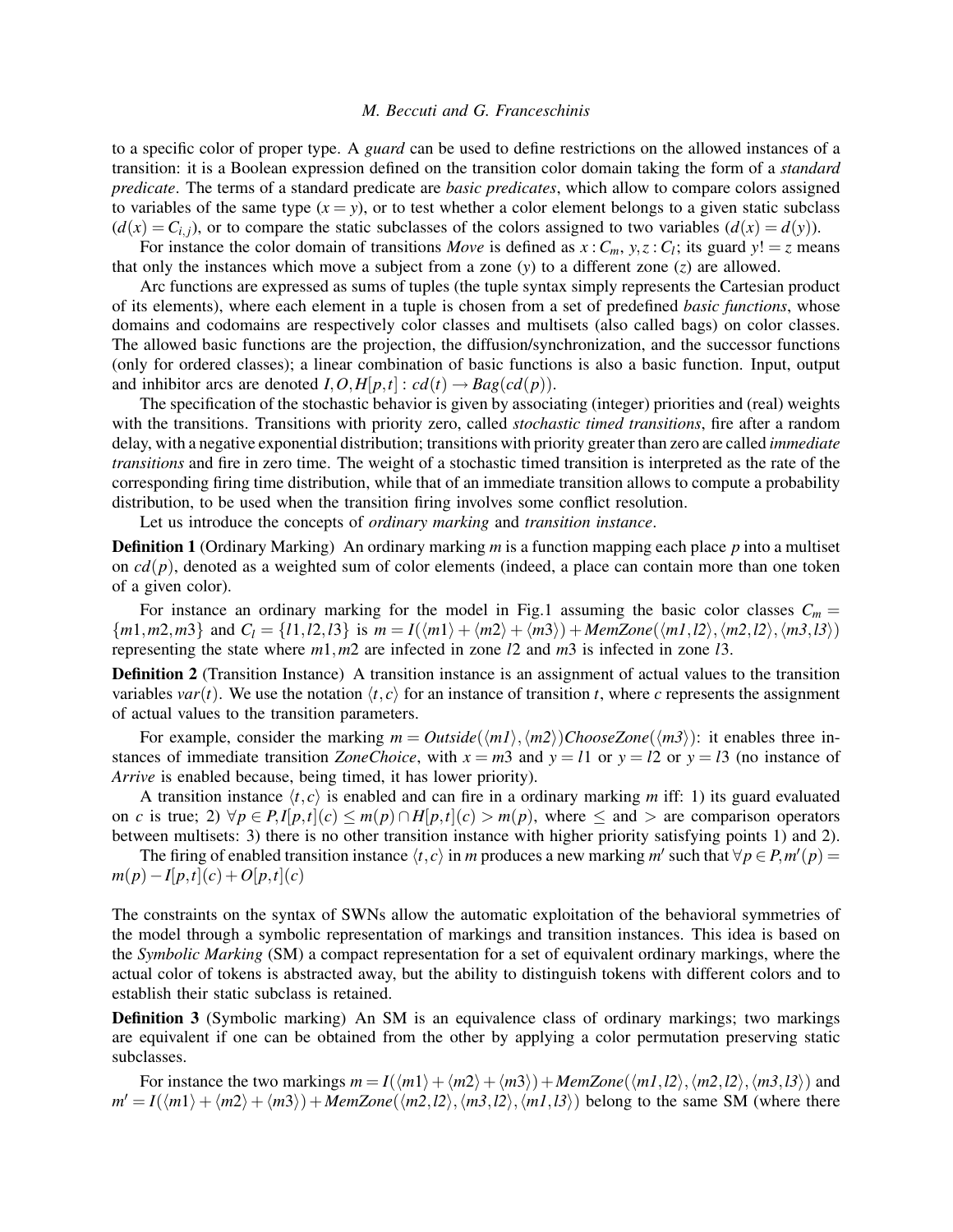are three infected members two in one zone and one in another zone) since we may obtain m' from m by applying the permutation that exchanges the colors *m*1 and *m*3, and viceversa.

A SM can be represented by means of *dynamic subclasses* (denoted  $Z_C^j$  $C_{i,k}$ <sup>*J*</sup> where *j* is the index of the dynamic subclass), a color class partition which groups together the tokens appearing in the same set of places with the same multiplicity and belonging to the same static subclass. A dynamic subclass representing *n* different color elements has cardinality *n* (denoted  $|Z_i^j$ )  $C_{i,k}$ <sup>*I*</sup> = *n*). An example of SM corresponding to six ordinary markings, where there are three infected members two in one zone and one in another zone, is  $\hat{\mathbf{m}} = I(\langle Z_0^0 \rangle + \langle Z_1^1 \rangle) + MemZone(\langle Z_0^0, Z_1^1 \rangle + \langle Z_0^1, Z_1^0 \rangle)$  with  $|Z_0^0| = 1$ ,  $|Z_0^1| = 2$ ,  $|Z_0^0| = 1$ ,  $|Z_1^1| = 1$ ,  $Z_1^2| = 1$ ,  $|Z_1^1| = 1$ ,  $Z_1^2| = 1$ , where a gravital member is juta the dynamic subgles where a generic member is into the dynamic subclass  $Z_m^0$ , two are grouped into  $Z_m^1$  and the zones are associated with  $Z_i^i$ ,  $i = 1, 2, 3$ .

A *symbolic firing rule* can be directly applied on SM, introducing the concept of *symbolic instance* Definition 4 (Symbolic Transition Instance) A symbolic transition instance is a binding of dynamic subclasses to the transition variables *var*(*t*). We use the notation  $\langle t, \hat{c} \rangle$  for a symbolic instance of transition  $t$ , where  $\hat{c}$  represents the assignment of actual dynamic subclasses to the transition parameters.

A symbolic transition instance represents a set of ordinary transition instances which can be obtained by valid assignments of colors to the dynamic subclasses appearing in  $\hat{c}$ . When the same dynamic subclass  $Z_i^j$  with cardinality greater than 1 is bound to more than one variable in *var*(*t*), an additional specification is required, indicating whether the variables are bound to the same or different elements of  $Z_i^j$ *i* . An example of symbolic instance is shown in the next section.

# <span id="page-3-0"></span>3 Discrete event simulation based on symbolic marking and firing

The classical discrete event simulation approach consists in generating, from a stochastic model specification, *n* execution traces. This is obtained running an event scheduling and time-advance algorithm, following the time-ordered sequence of (stochastic) events that may occur in each state. The model status at each point in (simulated) time corresponds to the SWN marking, the events correspond to the firings of transition instances, and the state change corresponds to the effect of firing a transition instance.

Typical performance measures to be collected along the simulation can be defined through cumulative and instantaneous reward functions of markings and transition firings. Petri Nets simulation can take advantage of several optimizations: in fact the FEL update required after each state change, may be efficiently performed by taking advantage of the model structure (and of the structural conflict and causal connection relations between transitions); moreover, a considerable saving in time may derive from a properly designed enabling test for (colored) transition instances (taking advantage of the specific structure of the SWN arc functions) [\(Capra 2007,](#page-12-7) [Liu and Heiner 2010\)](#page-12-8). Last but not least, the peculiar characteristics of the SWN formalism which favors the automatic exploitation of the model behavioral symmetries, may lead to a substantial saving in the FEL management. This aspect will be discussed in the next subsection.

The simulation approach allows more freedom in the type of stochastic process to be analyzed than other methods (usually based on numerical analysis). Specifically, it is possible to consider general firing time distributions. The only constraint that must be satisfied to still exploit the SWN symmetries is that all instances of a given transition share the same type of distribution, moreover the parameters of such distribution must be the same for all instances involving colors that belong to the same static subclass (i.e. only a limited color dependency is allowed). Hereafter we also assume that the distributions are such that there is a null probability that two events are scheduled to occur at the same time in any simulation run.

Observe that when general transition delay distributions are allowed, the complete specification of the stochastic process behavior requires to choose the type of memory policy (age vs. enabling memory, i.e. choose whether to keep memory of the remaining firing time of a transition when it is disabled by another transition firing). In case a non exponential transition *t* with age memory has also multiple server semantics then it is necessary to choose one among several possible descheduling/rescheduling policies to be applied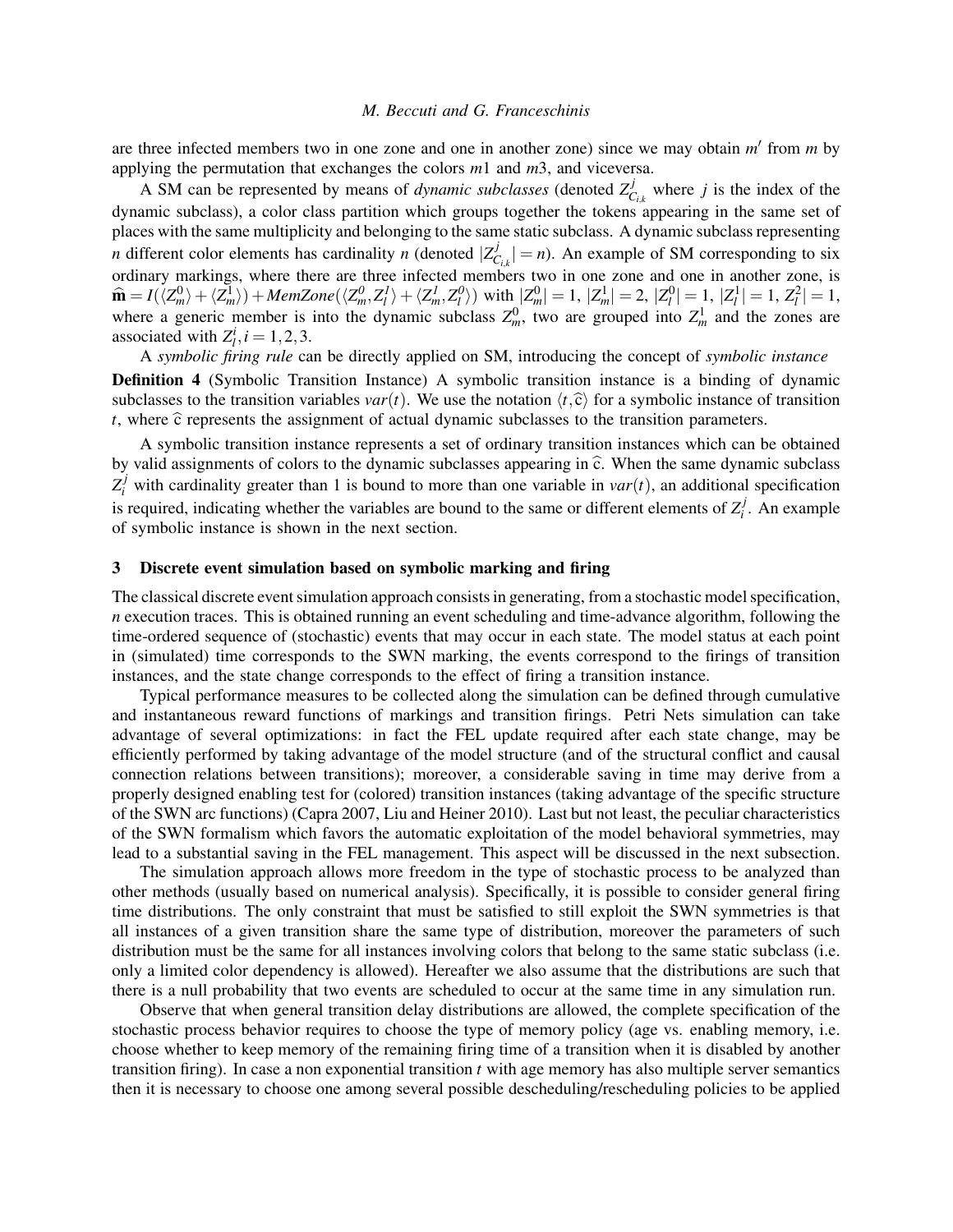

<span id="page-4-0"></span>Figure 2: Enabled symbolic instances and an example of their instantiation.

as the enabling degree of the transition instances of *t* decreases or increases (possible choices are first/last event inserted into the FEL, or event with earliest/latest scheduled or remaining firing time).

### 3.1 Efficient simulation of SWN models

The stochastic process describing the behavior of an SWN model with immediate and exponentially distributed timed transitions is a CTMC: it is actually an exactly lumpable CTMC [\(Chiola, Dutheillet,](#page-12-0) [Franceschinis, and Haddad 1993\)](#page-12-0), hence its states may be grouped into equivalence classes. The adoption of the symbolic marking representation instead of the ordinary one corresponds to choosing an higher abstraction level for the state description. The interesting property of SWNs is that such higher abstraction level does not introduce any approximation in the model behavior: indeed any simulation trace that can be observed in the *ordinary simulation* of an SWN model is stochastically equivalent to a corresponding simulation trace in the *symbolic simulation* and viceversa.

In the rest of this subsection we discuss how the symbolic marking and firing representation can be exploited to improve the simulation efficiency. In the next subsection some experimental results are reported showing that the symbolic simulation is very convenient in case of highly symmetric systems, while in other cases it does not achieve a significant gain.

The symbolic marking representation efficiency is based on two observations: (1) due to the type of functions and guards (and transition delay distributions) associated with the SWN arcs and transitions it is possible to forget about the actual color identities while retaining the ability to decide whether any two colors are equal or different, and which static subclass they belong to, (2) often the colored tuples contained in a place may be more efficiently expressed as Cartesian products of color subsets. Dynamic subclasses are just disjoint subsets of colors (belonging to the same static subclass) that are "anonymized" (since they may enable equivalent event sequences), but remain distinguishable. The number of dynamic subclasses in each static subclass partition must be minimal, but must allow to express the marking of each place as a sum of Cartesian products of dynamic subclasses. This induces a factorization in the marking representation which is particularly effective as the cardinality of color classes grows larger. This aspect is not so relevant in simulation as it is when generating the whole state space.

The other important observation that has an impact on simulation efficiency is that the symbolic instance definition induces a factorization in the event notices that may influence the FEL management. Let us illustrate this on our running example, considering the SM  $\hat{\mathbf{m}}$  shown in Fig. [2.](#page-4-0) It represents a situation were three healthy  $(Z_m^0)$  plus two infected  $(Z_m^2)$  persons are in one zone  $(Z_l^1)$ , while there are ten infected persons  $(Z_m^1)$  in a different zone  $(Z_l^0)$ . The other four zones  $(Z_l^2)$  do not host any person.

Fig. [2](#page-4-0) shows the symbolic instances enabled in  $\hat{\mathbf{m}}$  and the ordinary instances enabled in one ordinary marking **m** included in  $\hat{\mathbf{m}}$ : e.g. the symbolic instance  $\langle Leaves, x = Z_n^0, y = Z_t^1 \rangle$  represents  $(|Z_t^1| \cdot |Z_m^0| = 3)$ <br>three ordinary instances enabled in  $\mathbf{m}$ :  $\langle Leaves, x = m, y = L \rangle$ ,  $i = 1, 3$ . Similarly, the symbolic inst three ordinary instances enabled in **m**:  $\langle Leaves, x = m_i, y = l_1 \rangle, i = 1, ..., 3$ . Similarly, the symbolic instances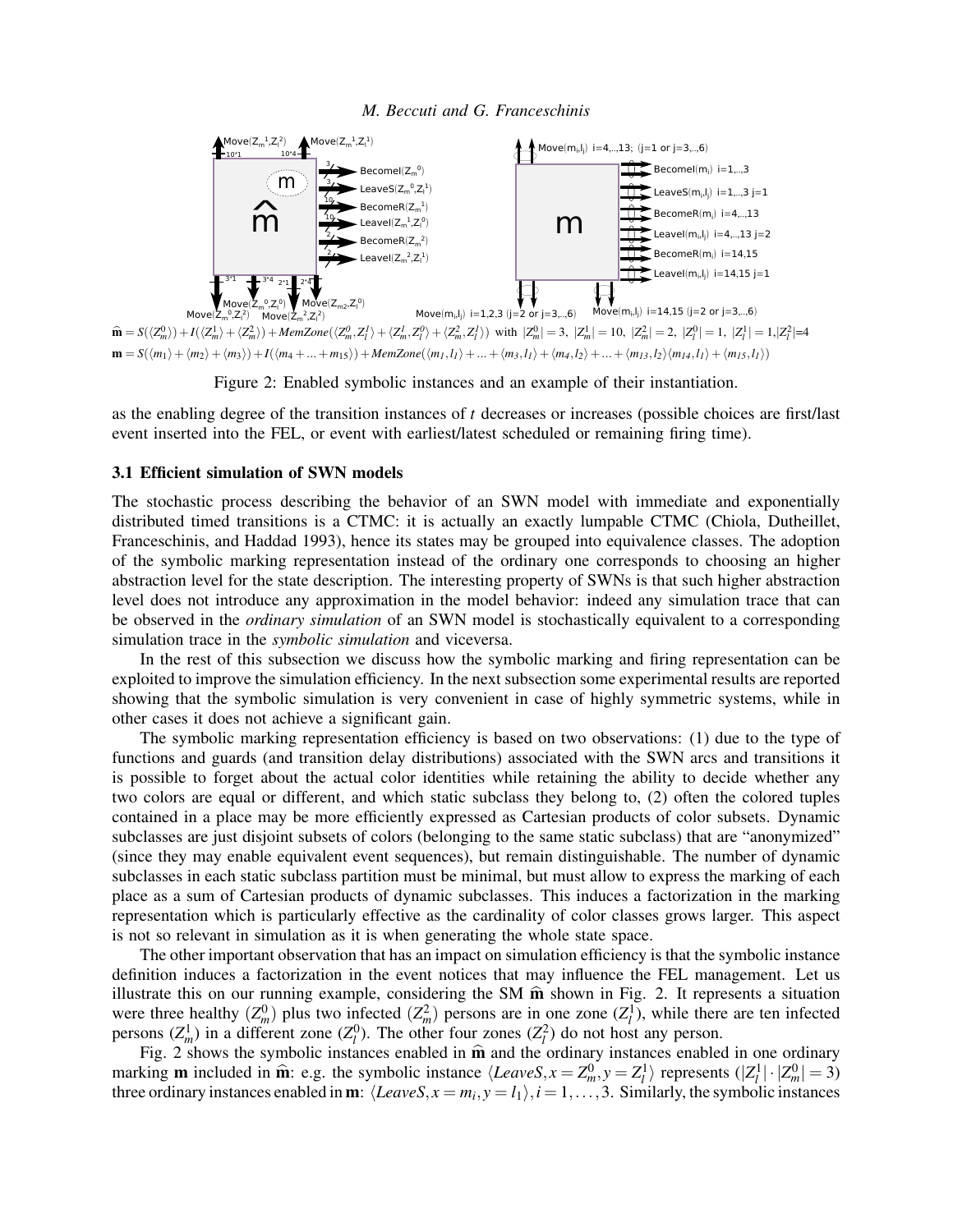<span id="page-5-0"></span>

|         | $ C_1  = 5$ and all trans. rate 1 |             | $ C_1  = 5$ , LeaveS rate 10 |             | $ C_1  = 10$ and all trans. rate 1 |             |
|---------|-----------------------------------|-------------|------------------------------|-------------|------------------------------------|-------------|
|         |                                   |             | and BecomeI rate 0.01        |             |                                    |             |
| $ C_m $ | Sym. FEL                          | Ord.FEL     | Sym. FEL                     | Ord.FEL     | Sym. FEL                           | Ord.FEL     |
| 100     | 13.067366                         | 106.207794  | 7.171052                     | 103.540184  | 18.499599                          | 104.478897  |
| 300     | 14.176353                         | 310.145691  | 8.212779                     | 305.355957  | 22.029955                          | 306.801819  |
| 500     | 14.565784                         | 513.060730  | 8.471622                     | 506.676910  | 23.028669                          | 508.701172  |
| 700     | 14.817933                         | 715.552795  | 8.523383                     | 707.779175  | 23.513765                          | 710.343689  |
| 900     | 14.857899                         | 917.777344  | 8.571803                     | 908.749207  | 23.795662                          | 911.795166  |
| 1100    | 14.893694                         | 1119.715454 | 8.609436                     | 1109.621948 | 24.135056                          | 1113.204346 |
| 1300    | 15.098781                         | 1321.607910 | 8.643605                     | 1310.431885 | 24.412901                          | 1314.378662 |
| 1500    | 15.152643                         | 1523.244629 | 8.673923                     | 1511.180420 | 24.684221                          | 1515.488525 |

Table 1: Mean length of FEL varying  $C_m$  cardinality for the three sets of experiments



<span id="page-5-2"></span><span id="page-5-1"></span>Figure 3: Reduction factor achieved by the first three Figure 4: Reduction factor achieved by the last two experiments experiments

 $\langle BecomeR, x = Z_m^j \rangle$ ,  $j = 1, 2$  represent respectively ten  $(|Z_m^1|)$  and two  $(|Z_m^2|)$  ordinary instances. Six symbolic instances of transition *Move* (representing a total of 75 ordinary ones) are also enabled. Each enabled symbolic instance  $\langle t, \hat{c} \rangle$  has a corresponding event notice in the FEL, and  $|\langle t, \hat{c} \rangle|$  scheduled firing times (one for each represented ordinary instance); an optimization can be applied in the case of exponentially distributed firing times, i.e. storing only the earliest firing time for each symbolic instance (exploiting the memoryless property of the exponential, and the fact that the minimum among *k* exponentially distributed random variables has an exponential distribution with rate equal to the sum of the *k* rates).

### 3.2 Experimental results

In this section some experimental results are presented for the model described in section [2,](#page-0-0) which were performed with the simulation tool integrated in the GreatSPN framework. Five different experiments (in terms of color class cardinality, partition in static subclasses and transition rates) are introduced to show how the symbolic simulation can efficiently exploit the model symmetries to reduce the mean FEL length.

The results of the first three experiments are summarized in Table [1,](#page-5-0) where the Mean Length of FEL computed by the Symbolic simulation (|*Sym*.*FEL*|) is compared with the one computed by the Ordinary simulation ( $|Ord.FEL|$ ) varying the cardinality of  $C_m$  (first column) and considering  $C_l$  and  $C_m$  not partitioned in static subclasses. Indeed, the second and third columns correspond to |*Sym*.*FEL*| and |*Ord*.*FEL*| when  $|C_l| = 5$  and all the transitions have rate 1; while the next two columns show the same measures when  $|C_l| = 5$ , *BecomeI* and *LeaveS* have rates 0.01 and 10 and all the other transitions 1. Finally, the last two columns report  $|Sym. FEL|$  and  $|Ord. FEL|$  when  $|C_l| = 10$  and all the transitions have rate 1.

All these experiments show that the symbolic approach achieves for this model a good reduction factor (i.e.  $\frac{|Ord.FEL|}{|Sym.FEL|}$ ), which depends on the cardinality of  $C_m$ . For instance, for the first experiment the reduction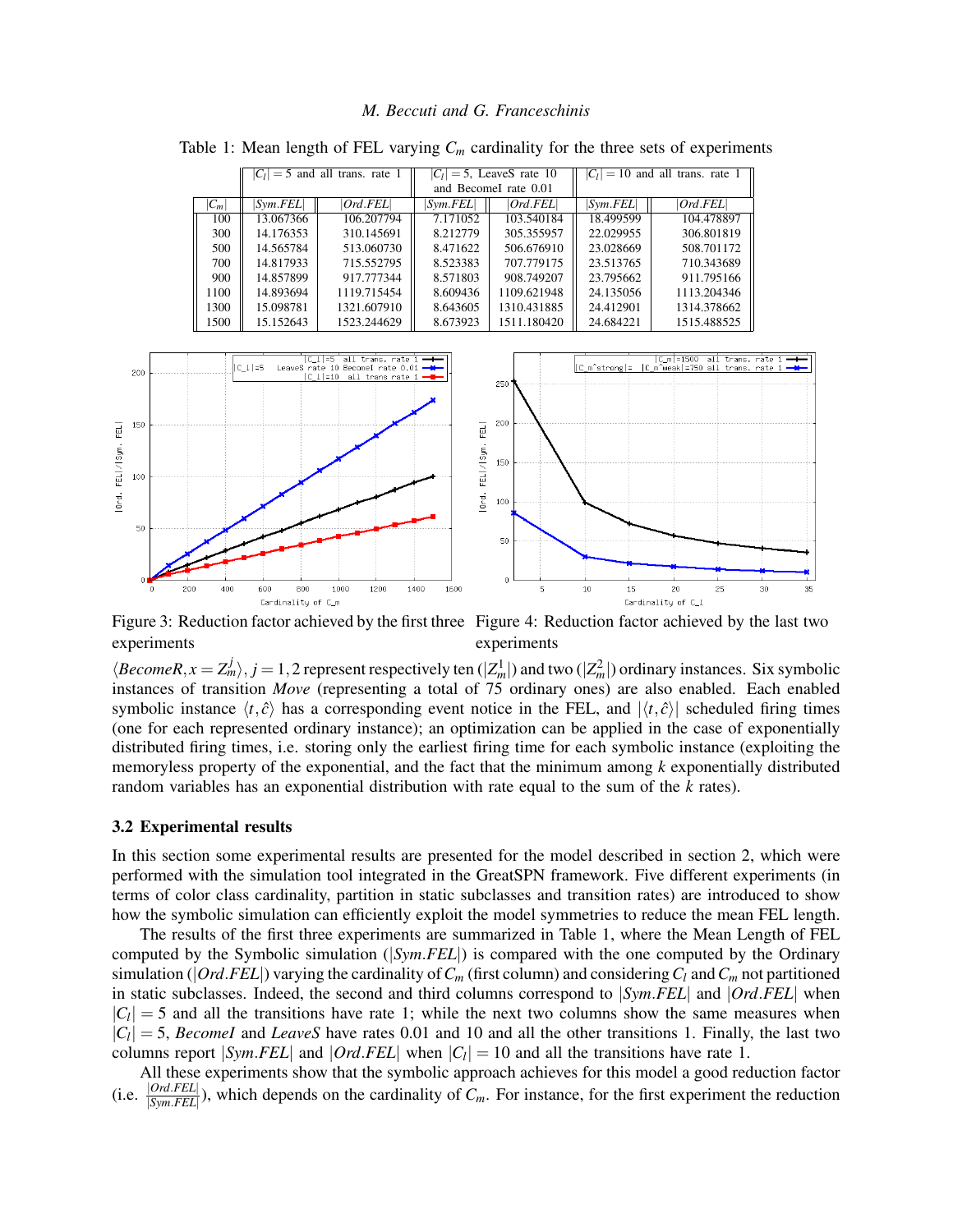factor is ~ 100.5 when  $|C_m|$  = 1500; while it is ~ 48 when  $|C_m|$  = 700. However, the different reduction factors achieved by three experiments and plotted in Fig. [3](#page-5-1) show clearly that other parameters may affect this measure too. For instance, comparing the first experiment (first line in Fig. [3\)](#page-5-1) with the second one (second line in Fig. [3\)](#page-5-1) we observe that the choice of transition rates can affect the reduction factor. Indeed, in the second experiment the rates chosen for *BecomeI* and *LeaveS* causes an increase of the probability that a population member is outside (place *Outside*) or susceptible (place *S*). Hence, during the simulation it is more likely to visit SMs where the members are more concentrated in the same few states, leading to a higher level of aggregation. On the other hand, comparing the first experiment (first line in Fig. [3\)](#page-5-1) with the third one (third line in Fig. [3\)](#page-5-1) we observe that reduction factor is inversely proportional to the cardinality of *C<sup>l</sup>* . Indeed increasing the number of zones induces a higher spread in the population members, so that during the simulation it is more likely to visit SMs with a lower level of aggregation.

Finally, the last two experiments show how the reduction factor decreases when increasing the cardinality of  $C_l$  given that  $C_m$  has a unique static subclass (first line in Fig. [4\)](#page-5-2) or is partitioned in two static subclasses:  $C_m = C_m^{strong} \cup C_m^{weak}$ , with  $|C_m^{strong}| = |C_m^{weak}| = 750$  (first line in Fig. [4\)](#page-5-2). The two lines have similar trend, but the partition of the population members in two subset of equal size  $(C_m^{strong}$  and  $C_m^{weak}$ ) reduces substantially the efficiency of symbolic simulation with respect to the ordinary one.

In summary, highly symmetric models may take advantage of symbolic representation of the marking and transition instance, and significant reduction can be achieved in particular when symmetric transitions have exponentially distributed delay. When symmetric transitions are few or states where they are enabled are rarely reached, the increased complexity in handling symbolic markings and symbolic firing may outperform the FEL reduction advantage. In Section [4](#page-7-0) the issue of how to recover the lost advantage in partially symmetric systems is discussed.

### 3.3 Performance indices computation in symbolic simulation

As already observed, a SM represents a set of equivalent ordinary markings and corresponds to a more abstract state representation: the two abstraction levels (ordinary vs. symbolic markings) identify two different, but strictly related stochastic processes. As already pointed out, any sequence in the ordinary state space has a stochastically equivalent sequence in the symbolic state space. The following statements clarify the relation between the possible behaviors (i.e. possible simulation traces) at the ordinary and symbolic level: 1) any ordinary trace can be mapped onto a symbolic trace, any symbolic trace can be mapped onto the set of ordinary traces it represents; 2) all ordinary traces that are represented by the same symbolic trace are stochastically equivalent, and are equally likely to be undertaken during a simulation experiment; 3) the probability of a symbolic trace is equal to the sum of the probabilities of all ordinary traces it represents.

Any performance measure that is compatible with both abstraction levels (i.e. that can be expressed in terms of the SM) has the same distribution in the two processes, and can be estimated through symbolic simulation: for instance one performance index in this category is the *disease propagation rate*, corresponding to the overall throughput of all instances of transition *BecomeI* (it may possibly be refined taking into account static subclasses), which can be computed at the SM level. But what happens if one is interested in computing a color-dependent performance measure? In [\(Chiola, Dutheillet, Franceschinis, and Haddad](#page-12-0) [1993\)](#page-12-0) it has been proven that in SWN with exponentially distributed transition delays, as a consequence of the above stated properties, the stochastic process describing the behavior in time of the model is a CTMC which satisfies the exact lumpability conditions with respect to the (ordinary markings) aggregation induced by the SM. The interesting consequence of the exact lumpability property is that the ordinary markings belonging to any reachable SM are equiprobable (both in transient and in steady state), provided that the set of initial ordinary markings are exactly those represented by the initial SM, and the associated initial probability distribution is uniform. Since it is possible to compute the set of ordinary markings contained into any SM, and due to the equiprobability of the represented markings, it is possible to compute also color dependent performance indices that can be defined as a function of the ordinary markings probability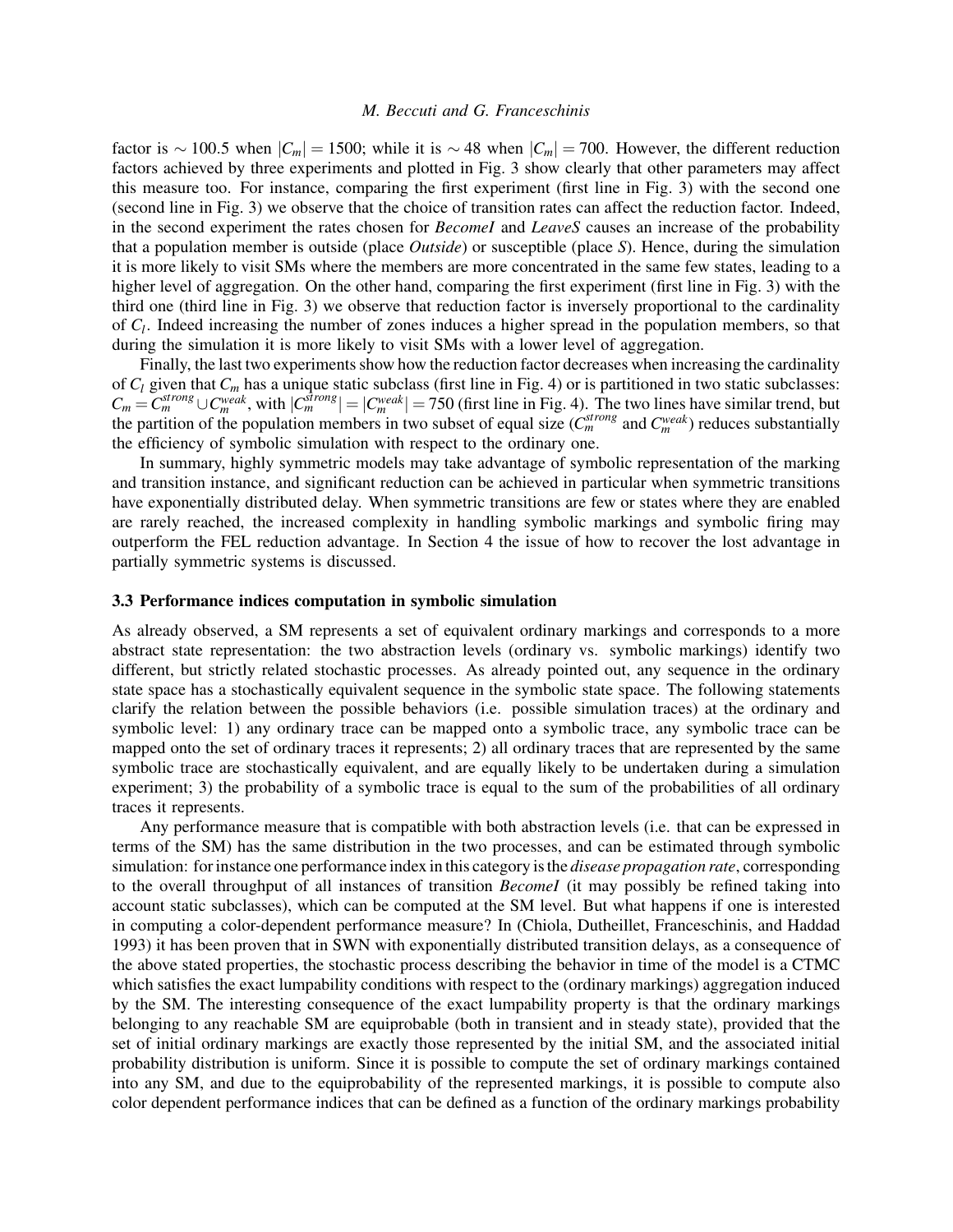distribution, while still performing symbolic simulation. For instance the *average number of persons in state I within a specific zone*  $l_i$  may be computed exploiting the above property. First for any symbolic marking  $\hat{\mathbf{m}}$  with place I not empty and representing *n* ordinary markings, we should derive all corresponding ordinary markings which have zone  $l_i$  associated with some, say  $k > 0$ , infected population members. Then we derive the reward of  $\hat{\mathbf{m}}$  as the sum over all such ordinary markings of the corresponding values  $k$ , divided by *n*. In practice, for most performance indices of interest, it is possible to compute the desired reward without actually instantiating all ordinary markings in each SM, but rather using combinatorial arguments.

When transition delays with general probability distribution are admitted, it is still possible to compute an index specifically referring to a given color element *c* by choosing an intermediate abstraction level: this is obtained by separating *c* into a new static subclass and computing the required performance index using the SM on the new model. The idea of "tagging" a specific color is also the basis for any path based performance index computation [\(Balbo, Beccuti, De Pierro, and Franceschinis 2011\)](#page-12-9). Since all color elements within the same static subclass behave in exactly the same way (see properties at the beginning of this subsection), then the performance figures computed for one of them is the same also for all other elements in the same static subclass and with equivalent initial marking. For instance the *average (or the distribution of the) time spent by a specific population member m<sup>i</sup> in states S, I or R, at each passage in the system* (i.e. the time between arrival and departure of a member  $m_i$ ) can be computed by isolating  $m_i$  in a separate static subclass. The computed index can be generalized to any  $m_j$  with similar characteristics.

# <span id="page-7-0"></span>4 Symbolic simulation based on Extended SM

In this section we propose a new method for symbolic simulation of SWN, to reach a higher aggregation level in systems with mostly symmetric behavior and occasional local asymmetric behavior (called *partially symmetric systems*). Our example model may be considered as an instance of this class of systems when there are two types of members that have different behaviors with respect to recovery time, so that *C<sup>m</sup>* has to be partitioned accordingly, e.g.  $C_m^{strong} = \{m1, m2\}$  and  $C_m^{weak} = \{m3\}$  and the rate of *BecomeR* instances should be set to model the dependency on the static subclass of the involved member.

In these partially symmetric systems, the FEL length reduction based on the SM may be less effective due to the need of maintaining a state detail level that is adequate when the behavioral differences arise, but it is redundant elsewhere.

In the context of state space based methods, to cope with this limitation the Extended SRG (ESRG) [\(Baarir,](#page-12-4) [Beccuti, Dutheillet, Franceschinis, and Haddad 2011\)](#page-12-4) has been introduced, based on the notion of *Extended* SM (ESM): the basic idea is to refine the state description detail level only when this is really needed. In many cases the state aggregation induced by the ESM can be significantly higher than that induced by the SM. In the rest of the paper, we discuss how ESMs can also be used to further improve the efficiency of symbolic simulation of partially symmetric systems.

### 4.1 ESM approach: definition and notation

Before describing how the ESM can be used to improve the performance of simulation, we have to formalize the notion of ESM. Intuitively, an ESM still represents a set of ordinary markings, but it considers a coarser notion of equivalence than that used by the SM.

**Definition 5** (Extended Symbolic Marking) An ESM  $\hat{\mathbf{m}}$  is a pair  $\langle SR, E \rangle$  where *SR* represents a standard SM *ignoring the partition of classes into static subclasses*, and where *E* is a set of *eventualities*, namely a set of SM obtained by instantiation of *SR* with respect to the actual static subclass partition. A specific eventuality of  $\hat{\mathbf{m}}$  is denoted  $\langle SR, e \rangle$  with  $e \in E$ . *E* may not contain all possible instantiations of *SR* w.r.t. the static subclasses partition: if *E* contains all the possible instantiations then it called *saturated* and the eventualities specification can be left implicit (they can be automatically derived from the *SR*).

The idea behind the ESM is to remain at a higher abstraction level (the *SR* level) as long as possible, and take into account the static subclasses partition only when unavoidable. An eventuality defines an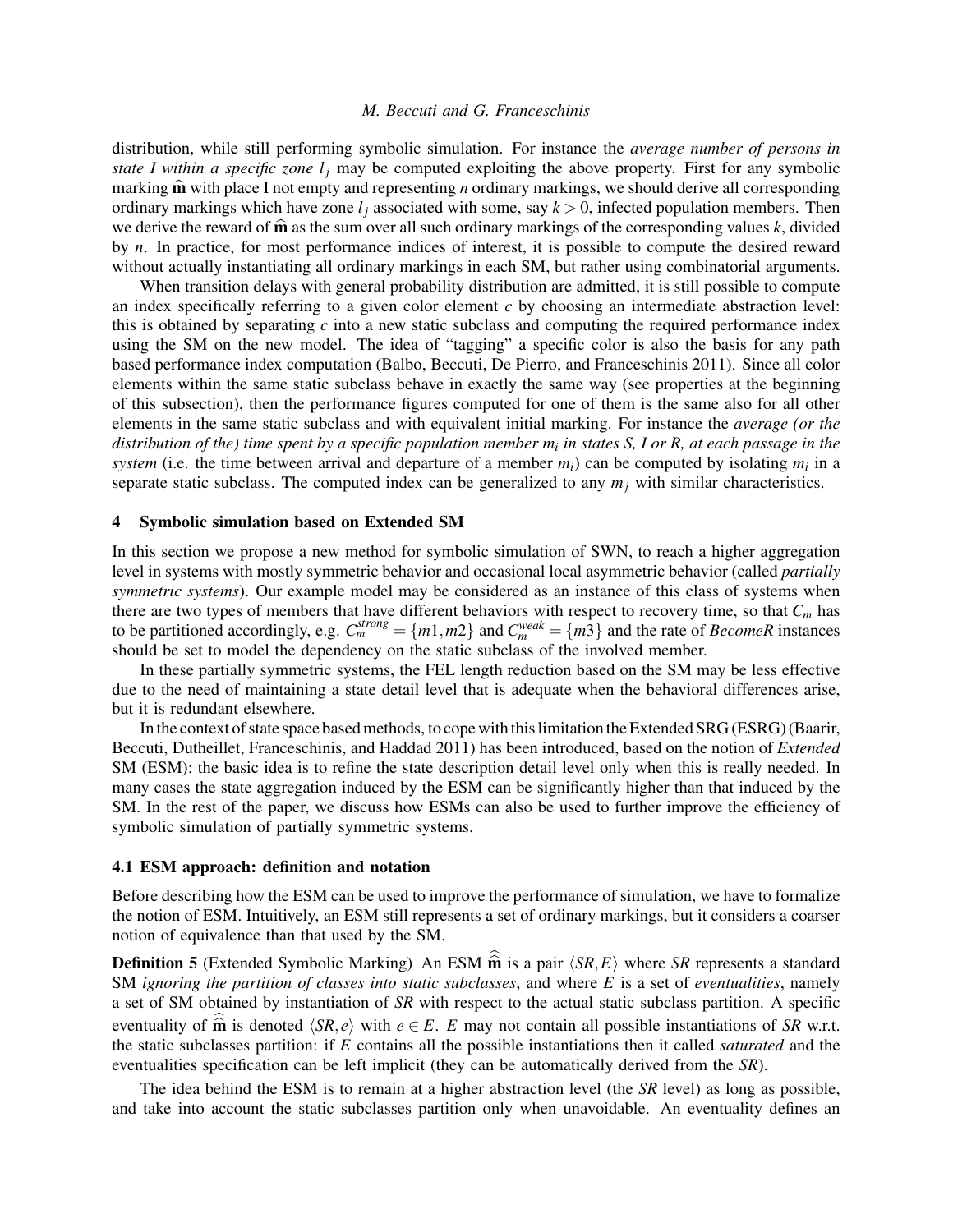association of the SR dynamic subclasses with the static subclasses (which may require a refinement of the dynamic subclass partition). Now, we define the function *inst*() that returns the SM corresponding to a given specific eventuality  $\langle SR, e \rangle$  obtained by instantiating the SR dynamic subclasses as specified in *e*.

An example of ESM for the model in Fig. [1](#page-1-0) is  $\hat{\mathbf{m}} = Outside(\langle Z_n^l \rangle) + I(\langle Z_n^2 \rangle) + MemZone(\langle Z_n^2, Z_l^l \rangle)$ <br> $\mathbf{Z}^1 | = 2$ ,  $|Z_1^2| = 1$  and  $|Z_1^1| = 1$ . This ESM corresponses a merging with two members outside the with  $|Z_m^1| = 2$ ,  $|Z_m^2| = 1$  and  $|Z_l^1| = 1$ . This ESM represents a marking with two members outside the system and an infected member in a generic zone. An example of eventuality for this ESM is  $e: Z_m^1 =$  $Z_c^1$  $Z^1_{C^{strong}_m}\cup Z^1_{C^{weak}_m},\,Z^2_m=Z^2_C$  $C_{m}^{2}$   $Z_{l}^{1} = Z_{l}^{1}$  which represents the following SM  $\widehat{\mathbf{m}} = Outside(\langle Z_{C}^{1} \rangle)$  $\langle Z_{C_m^{strong}}^{1}\rangle+\langle Z_{C_m^{weak}}^{1}\rangle)+$  $I(\langle Z^2 \rangle$  $\binom{2}{C_m^{strong}}$ ) + *MemZone*( $\langle Z_C^2 \rangle$  $\langle \frac{C_{\mathcal{S}^{strong}}}{C_{\mathcal{P}^{off}}} , Z_{l}^{I} \rangle).$ 

This two level representation of an ESM also leads to different types of transition instances: the *instantiated instance* and the *generic instance*.

### Definition 6 (Instantiated instance and generic instance)

A *instantiated instance*  $\langle t, \hat{c} \rangle$  of a transition *t* referring to the eventuality  $\langle SR, e \rangle$  corresponds to a transition instance defined on *inst*( $\langle SR, e \rangle$ ). A *generic instance*  $\langle t, \hat{c} \rangle$  of a symmetric transition *t* referring to a given ESM  $\hat{\hat{\mathbf{m}}}$  is a transition instance defined on the *SR*.

The instantiated instance  $\langle t,\hat{c}\rangle$  referring to eventuality *inst*( $\langle SR, e \rangle$ ) is an instantiation of a generic instance  $\langle t, \hat{c} \rangle$  referring to the *SR* iff  $\langle t, \hat{c} \rangle$  can be derived from  $\langle t, \hat{c} \rangle$  by ignoring the partition of color classes into static subclasses. As a consequence, when dealing with FSM based simulation, classes into static subclasses. As a consequence, when dealing with ESM based simulation, both *generic* and *instantiated firings* will be considered.

Finally let us introduce the notions of *symmetric*/*asymmetric* transition and ESM, and of Uniform ESM. **Definition 7** (Symmetric transition) Transition *t* is symmetric if no static subclass appears in its arc functions, no clauses such as  $d(x) = d(y)$  or  $d(x) \neq d(y)$  or  $d(x) = C_i$  or  $d(x) \neq C_i$  appear in its guard and its rate does not depend on any static subclass.

The transitions that do not meet this definition are called *asymmetric*. This distinction leads to a partition of the ESMs into two sets: *symmetric* ones, enabling only symmetric transition instances, and *asymmetric* ones having one or more eventualities  $e \in E$  which enable one or more asymmetric transition instances. Observe that while it is possible to define the enabling of a symmetric transition at the level of the *SR*, asymmetric transition enabling (and firing) can be defined only at the level of the eventualities.

Definition 8 (Uniform ESM.) An ESM is uniform iff it represents only one SM.

An example of Uniform ESM in our model is the ESM where all the members are outside the system.

#### <span id="page-8-0"></span>4.2 Simulation algorithm based on ESM

In this section the simulation algorithm based on ESM is presented. The key idea is to exploit the ability of ESMs to remain at a higher abstraction level as long as the eventualities can be kept implicit: assuming to start from an initial symmetric saturated or uniform ESM, until the behavior remains locally symmetric only the *SR* marking representation is used to describe the state, and the generic transition instances (potentially representing several instantiated instances) are scheduled in the FEL.

This of course is possible only until the simulation does not reach an asymmetric ESM: when this happens, the algorithm has to probabilistically choose one eventuality *e* among those represented by such ESM (exploiting the fact that until symmetry is not broken the probability distribution of the represented ordinary markings is uniform, and the eventuality probability is proportional to the number of ordinary markings they represent); then all the instantiated transition instances are checked for enabling in *inst*( $\langle SR, e \rangle$ ) and scheduled in the FEL. In other words asymmetric ESMs force the algorithm to go down at the level of SMs and instantiated transition instances (i.e. all the generic instances must be instantiated). Specifically, in our example model with two classes of members having different recovery time, the algorithm does not reach any asymmetric ESM until there is at least one infected member. Once the symmetry is broken because an asymmetric ESM is reached, the simulator must work at the eventuality (i.e. SM) level until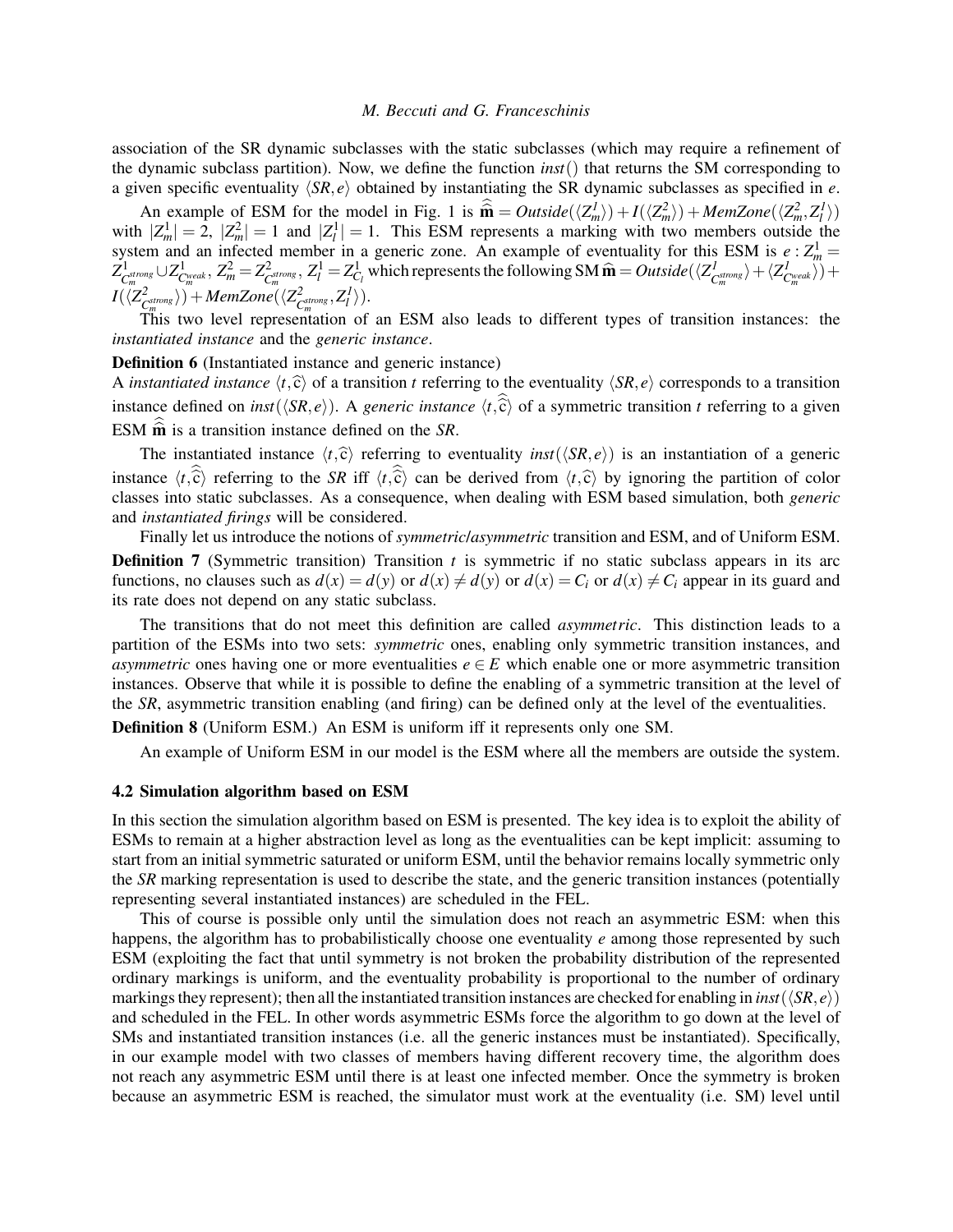a "regeneration marking" is met, i.e. until a marking is reached where the influence of the asymmetric behavior stops. Uniform ESMs are indeed regenerative since they represent only one SM.

The pseudo-code of the simulation engine is reported in Algorithm [4.2,](#page-8-0) where the initial ESM  $\hat{\mathbf{m}}_0$  is passed as input parameter. It can be divided into two phases: the initialization [lines 1-7] and the simulation step [lines 8-32]. In the initialization phase,  $\hat{\hat{\mathbf{m}}}_0$  is assigned to the current ESM variable  $\hat{\hat{\mathbf{m}}}$ , then its type is saved in the variable *Type* through the method *getType()*. The list of enabled generic and instantiated instances are computed calling the methods *compGenericFiring()* and *compInstatiatedFiring()* respectively. Observe that this code assumes for simplicity that initial ESM can be only a saturated symmetric or uniform ESM, nevertheless it could be extended to consider asymmetric initial marking.

The simulation step is repeated until the current simulation time (i.e. variable *CT*) is smaller than the end simulation time (i.e. *EndTime*) or the FEL is empty. For each step the method *pop()* removes the first event *ev* from the list, and returns it. Then the simulation time is incremented and a new event is processed [lines 10-23]. Three cases are possible according to the type of the current value of *Type*:

1) If the value of Type is 1 or 3, i.e. symmetric saturated or uniform ESM, then *ev* can be only a generic transition instance, hence the algorithm can immediately fire *ev* and update consistently the current ESM (method *updateMarking()*) and its type (method *getType()*)[lines 12-13]

2) If the value of Type is 2, i.e. saturated asymmetric ESM, then the algorithm has to probabilistically choose one SM among those represented by the current ESM [line 15-17]. In particular the method *getEventuality()* returns one eventuality among those in which *ev* is enabled, and the method *Inst()*, taking in input an eventuality, computes the corresponding SM. The chosen SM is updated, and the type of the newly reached SM is tested: if it is 3 then the corresponding uniform ESM is computed [lines 19-21].

3) If the value of Type is 4, then *ev* can be only a instantiated transition instance. Hence the algorithm can immediately fire *ev* and update consistently the current SM [line 18]. Then the type of the newly reached SM is tested: if it is 3 then the corresponding uniform ESM is computed [lines 19-21]. This case is different by the second case since the marking which enables *ev*, is a specific eventuality of an ESM.

After the update of the current marking according with *ev*, the FEL must be updated: all the newly enabled transition instances are inserted and all the transition instances which are no longer enabled are removed [line 24-31]. Two cases are considered: if the value of Type is 4 then only instantiated transition instances are scheduled; otherwise both generic and instantiated transition instances are scheduled.

Some preliminary experiments, computed thanks to a prototype implementation of this algorithm, have confirmed that in case of partially symmetric systems the simulation based on ESM allows a higher reduction of FEL size w.r.t. the one based on SM. For instance, if we consider the asymmetry introduced in the beginning of this section where the rate of *BecomeR* depended on the type of the involved member, then we obtain a reduction factor of 1.87 when  $C_m$  is partitioned in two static subclasses and a reduction factor of 3.81 when it is partitioned in four static subclasses.

An optimization for the simulation algorithm based on ESM. The efficiency of the pseudo-code presented in Algorithm [4.2](#page-8-0) can be improved in case of saturated asymmetric ESM. Indeed, when a saturated asymmetric ESM is reached through a generic transition firing and all its eventualities are characterized by the same output rate; then the instantiation of the ESM can be delayed after the choice of which enabled transition instance has the earliest scheduled firing time: if a generic transition instance wins the race, then the instantiation may be postponed.

In our example model, this optimization could be applied in all the reached saturated asymmetric ESMs where the rate out of the eventualities is the same, this may happen for example in a state where there is at least one infected member (which may be either strong or weak, or a mix of the two), so that there are two enabled asymmetric transition instances, but the *sum* of the rates of such transitions *BecomeR*(*x*) + *LeaveI*(*x*, *y*) is independent on the static class of *x* (*y* is the zone, and in this section class  $C_l$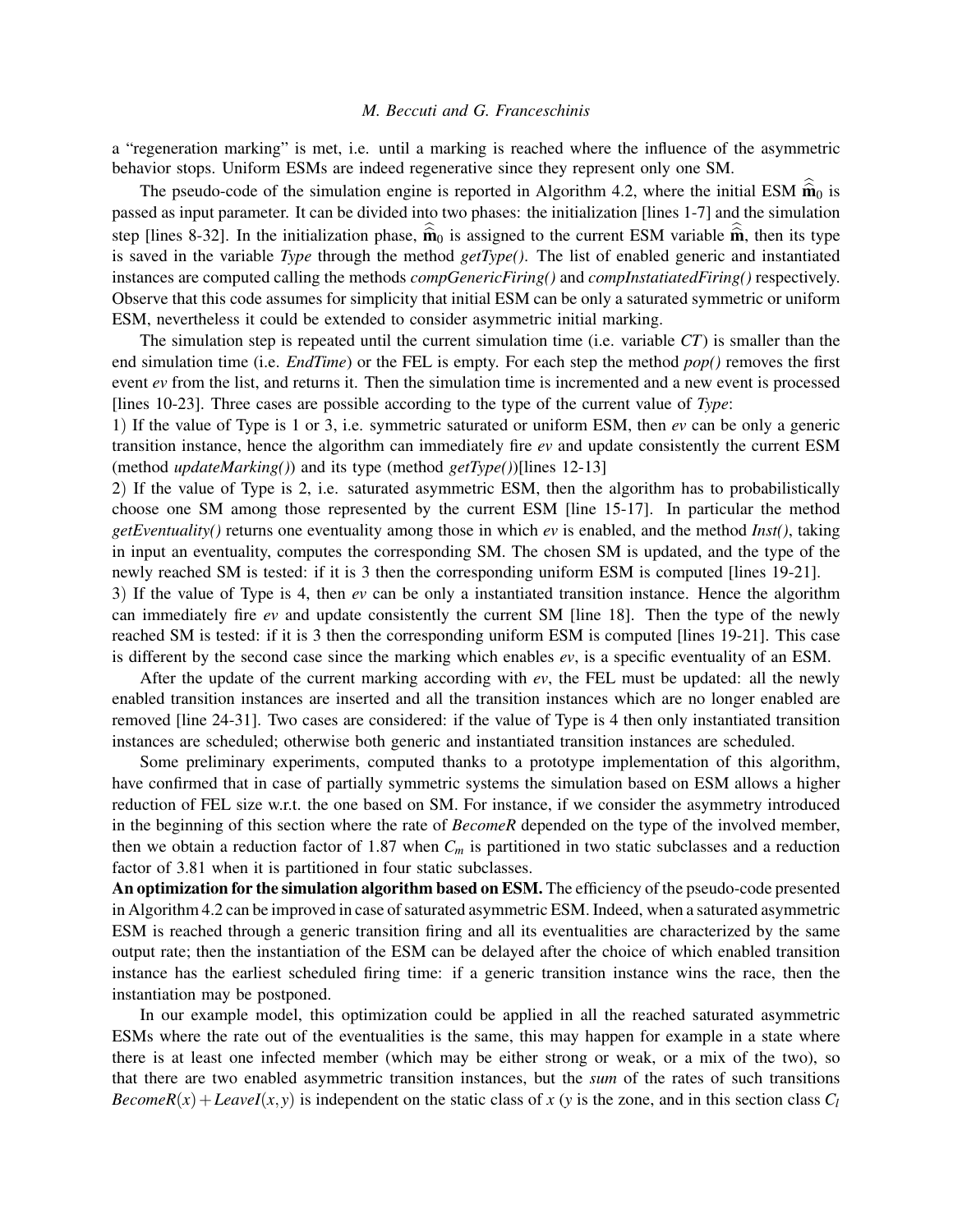# Algorithm 1 Pseudo-code of simulation algorithm based on ESRG

1: **procedure**  $ESRG\_SIM(\hat{m}_0)$ *FEL* = Future Event list, it maintains the list of simulation events. *CT* = current time.  $\hat{\mathbf{m}}_0$  = initial ESM  $\hat{\mathbf{m}}$  = current ESM.  $\widehat{\mathbf{m}}$  = current SM. *Type* = type of current ESM - e.i. {1 saturated symmetric, 2 saturated asymmetric, 3 uniform, 4 eventuality}.  $T_{\hat{\mathbf{m}}}^C$  = a list containing all the generic enabled transition instances in  $\hat{\hat{\mathbf{m}}}$ .  $\hat{\mathbf{T}}_{\mathbb{A}}^{I}$  $\hat{T}_{\hat{\mathbf{m}}} =$  a list containing all the enabled transition instance in  $\hat{\mathbf{m}}$ . = a list containing all the instantiated enabled transition instances in  $\hat{\mathbf{m}}$ .  $T_{\hat{\mathbf{m}}}^G$  $T_{\widehat{\widehat{\mathbf{m}}}}^G \cap T_{\widehat{\widehat{\mathbf{n}}}}^P$  $\hat{\hat{\mathbf{m}}} = \emptyset$ 2:  $CT:=0$ ; 3:  $\hat{\mathbf{m}} := \hat{\mathbf{m}}_0;$ <br>4: Type:=  $\hat{\mathbf{m}}. getType();$ 4:  $Type := \widehat{\mathbf{\hat{m}}}.getType();$ <br>
5:  $T_c^G := \widehat{\mathbf{\hat{m}}}.complementFiring();$ <br> *T***<sub>2</sub>** :=  $\widehat{\mathbf{\hat{m}}}.complementFiring();$ 5:  $T_{\widehat{\widehat{\mathbf{m}}}}^G := \widehat{\mathbf{m}}$ .*compGenericFiring*();  $\begin{matrix} \widehat{\mathbf{m}} \\ \widehat{\mathbf{b}}: \quad T^I_{\widehat{\infty}} \end{matrix}$  $\hat{\hat{\mathbf{m}}} := \hat{\mathbf{m}}$ .compInstatiatedFiring();<br>EI insertEvent( $T^G \cup T^I$ ). *7*: **FEL.insertEvent**( $T^G_{\hat{z}} \cup T^I_{\hat{z}}$  $\delta$ : *while*  $(CT < EndTime)$  and (!FEL.empty()) *do* )*;* . */\*End Initialization\*/ 9:* ev *:=FEL.pop(); 10:* CT*:=* ev.getTime() *11: if* ((Type==1) or (Type==3)) **then**  $\triangleright$  /\*Marking update\*/ *12:*  $\widehat{\mathbf{m}} := \widehat{\mathbf{m}}$ .updateMarking(ev);<br> *13: NewType:* =  $\widehat{\mathbf{m}}$ .eetType(): *13: NewType:* =  $\hat{\mathbf{m}}$ *.getType();*<br>*14: else 14: else 15: if (Type==2) then 16:*  $\hat{\mathbf{m}}$ := $\hat{\hat{\mathbf{m}}}$ .Inst(ev.getEventuality());<br> *17: end if* end if *18:*  $\hat{\mathbf{m}} := \hat{\mathbf{m}}.\text{updateMatrix}(\text{ev});$ <br> *19:*  $\text{if } (\hat{\mathbf{m}}.\text{checkType}() == 3) \text{ then}$ *19: if*  $(\widehat{\mathbf{m}}.\text{checkType}()==3)$  *then*<br>20:  $\widehat{\widehat{\mathbf{m}}} = \widehat{\mathbf{m}}.\text{getUniform}();$ 20:  $\hat{\mathbf{m}} = \hat{\mathbf{m}}$ .getUniform();<br>21: *end if 21: end if 22: NewType:*= $\hat{\mathbf{m}}$ *.getType() ;*<br>*23: end if 23: end if* . */\*End Marking update\*/* 24: *if*  $(NewType == 4)$  **then**  $\triangleright$  /\*FEL update\*/ 25:  $T_{\hat{\mathbf{m}}} := \hat{\mathbf{m}}.\text{comprising}();$ <br>
26: **FEL.updateEvent**( $T_{\hat{\mathbf{m}}};$ 26: FEL.updateEvent( $T_{\hat{\mathbf{m}}}$ )*;*<br>27: *else 27: else 28: T*  $G_{\hat{\hat{\mathbf{n}}}} := \hat{\hat{\mathbf{m}}}$ *.compGenericFiring*()*;*  $\hat{\hat{\mathbf{m}}}$  :=  $\hat{\hat{\mathbf{m}}}$ .*compInstatiatedFiring*()*; 29: T*  $\overrightarrow{30}$ : FEL.updateEvent( $T^G_{\approx}$  $\hat{\mathbf{m}}$  $\cup$   $T^I_{\hat{z}}$ bmb )*; 31: end if* . */\*End FEL update\*/ 32: Type:=NewType; 33: end while 34: end procedure*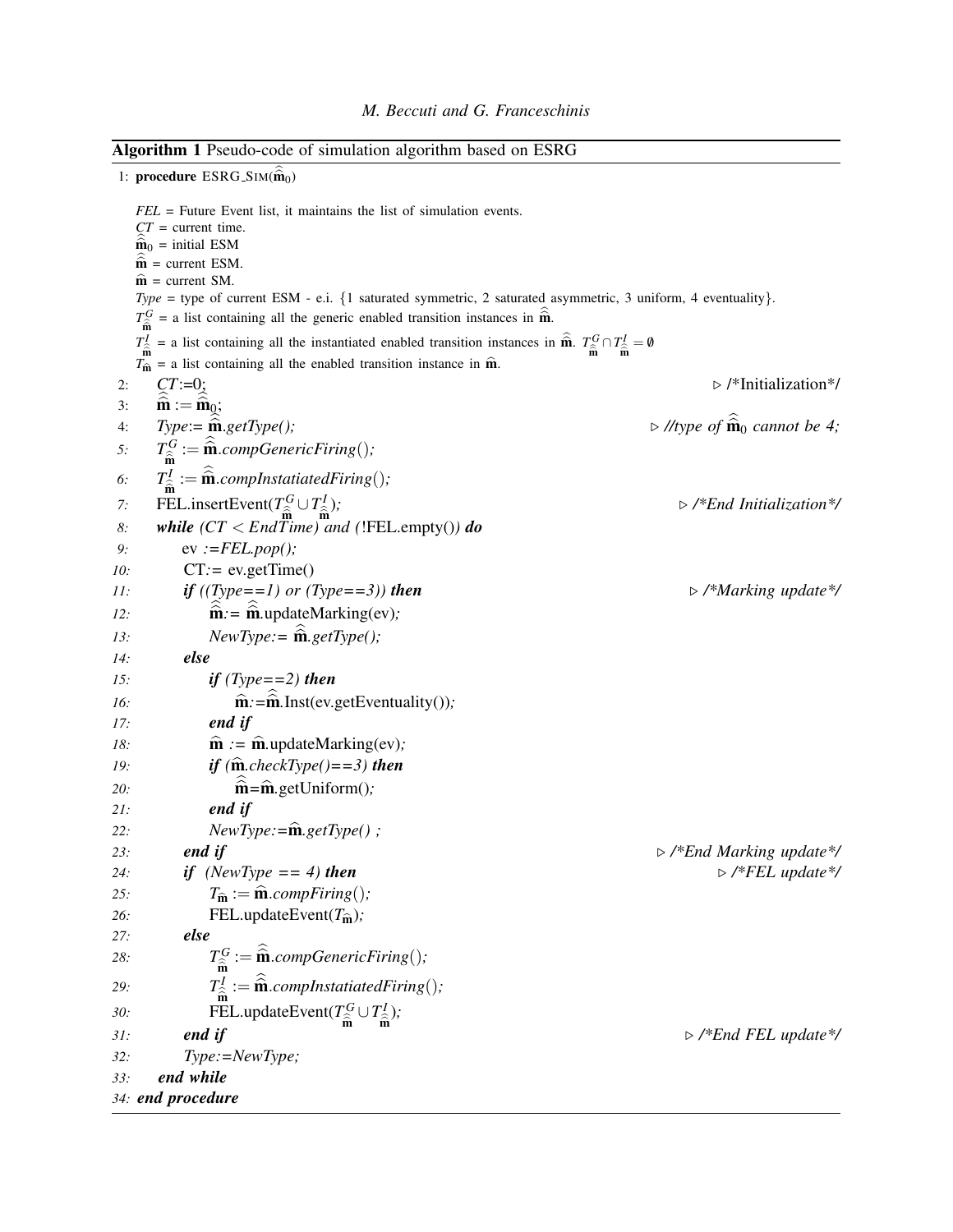is assumed to have only one static subclass). This allows to decide whether a symmetric or an asymmetric transition shall win the race, before instantiating the ESM eventualities.

#### 5 Related work

The idea most closely related to that presented in this paper, allowing an efficient handling of the FEL in the simulation of symmetric Petri net models, has been proposed in [\(Sanders and Freire 1993\)](#page-12-10) for the Stochastic Activity Network (SAN) formalism. The SAN feature which allows to model the presence of symmetries in the model is the composition of models from atomic (sub)models, by means of two operators: *Replicate* and *Join*. The composed model is represented by a tree-like structure whose leaves are atomic models, and whose intermediate nodes specify how atomic models are glued together; the model structure may be reflected in the marking representation, which can be expressed as a hierarchy of submarkings.

Since the submodels under a *Replicate* operator are identical, they all enable exactly the same set of transitions when they have exactly the same (sub)marking; this naturally leads to a *factorization* in the representation of the submarkings of the identical submodels under a *Replicate* operator, as well as a *factorization* of the list of enabled transitions in these submodels. Indeed the marking of a set of *n* identical submodels may be represented as a set of  $n' \leq n$  submarkings, each of which weighted with the number of submodels sharing that same state (of course the  $n'$  weights must sum up to  $n$ ). This representation is more abstract (and efficient) than identifying uniquely each single submodel in the replicate subtree and recording the submarking of each of them separately. When a marking comprises *k* replicated submodels with the same submarking  $sm_j$ , each of these submodels enables the same set of (local) transitions: it is thus possible to include into the FEL only one representative for each transition in this set, and to keep for each of them an ordered list of firing times (a further optimization is possible if firing time distribution is negative exponential, allowing to generate only the earliest firing time in each set).

Our approach is however more general since the expressive power of the (possibly nested) replication operator is not equivalent to that of colors in SWNs, in particular the possibility of defining color domains as Cartesian products of color classes allows to model dynamic associations of elements from different color classes and make the model behavior depend on it. In the SAN formalism this may be partially represented using nested replicate operators, but in this case the association is static. On the other hand the interaction of elements sharing at least one color component is natural in SWN and the state aggregation automatically adapts to it, while the interaction of corresponding subnets from different replicate operators must be explicitly managed by the modeler (through C++ code) and may prevent the automatic aggregation of states. Finally, the SAN formalism does not provide an easy way of handling subnets with similar structure but different parameters which would allow to represent and exploit partial symmetries.

#### 6 Conclusion and future work

In this paper we have presented the symmetry based simulation methods for SWNs discussing through an example the possible improvement in simulation performance that can be achieved on highly symmetric nets with respect to ordinary simulation of the same nets. Efficient computation of performance measures through this method has also been discussed.

Having observed that the efficiency may significantly decrease in case of partially symmetric systems, a new algorithm based on the ESM representation has been proposed to cope with the limitation of the SM based symbolic approach; some results have been derived from a prototype implementation to provide an indication of the possible improvements, an optimization of the method is also discussed. The complete implementation of the new algorithm in the GreatSPN framework is planned as a future work to experiment and evaluate its efficiency on several benchmark models.